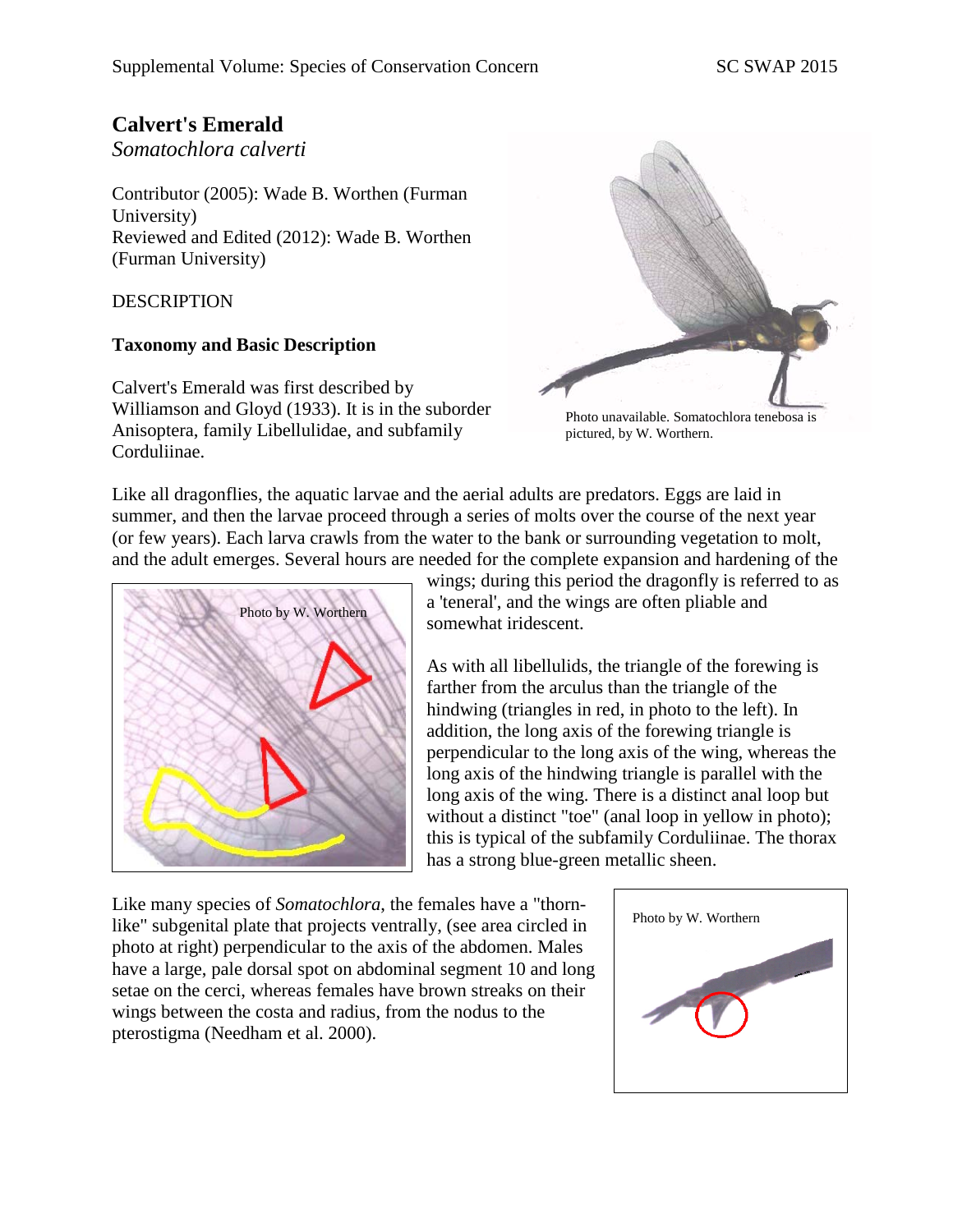### **Status**

This species is classified in the Natural Heritage designations as vulnerable (G3) and described as 'rare' and 'without threat' (Bick 2003). This designation specifies 12 to 100 occurrences nationally.

### POPULATION SIZE AND DISTRIBUTION

This species is recorded from southeastern Alabama, the panhandle of Florida, and South Carolina (Needham et al. 2000). Range maps include a narrow band through central Georgia to connect the Florida and South Carolina populations (Dunkle 2000), but the species has not been collected from Georgia. In South Carolina, the species was collected in Allendale County on August 19, 1977, from a small unnamed pond on SC Highway 641, 1.6 km (1 mi.) east of Sycamore, South Carolina by T.R. White and P.H. Carlson (White et al. 1980). Calvert's Emerald was reliably identified by K.J. Tennessen (White et al. 1980).



# HABITAT AND NATURAL COMMUNITY REQUIREMENTS

The larval habitat is unknown, but most authorities suggest boggy forest seepages (Needham et al. 2001). The thorn-like ovipositor suggests that females may lay eggs in wet sand, mud, or algae in or near very shallow water (Huggins and Brigham 1982). Adults forage on midges and small insects along roads in forests, or high above treetops in open areas between tree crowns (Dunkle 2000). The flight season for Calvert's Emerald is mid-June to late August (Dunkle 2000).

# **CHALLENGES**

Although no specific challenges can be defined for this species, there are several general activities than can affect dragonfly populations (Dunkle 2004). The primary impact to terrestrial habitats lies in habitat conversion. For this forest dwelling species, land clearing, and development represent the most significant challenge.

Again, the specific larval habitat is unknown for this species, but forest seepage areas are implicated. These habitats are particularly sensitive to changes in aboveground vegetative cover that can have a profound affect on water temperature, flow rates, and sediment type. So again, land clearing and development represent the primary challenge to the aquatic habitats that may contain Calvert's Emerald larvae.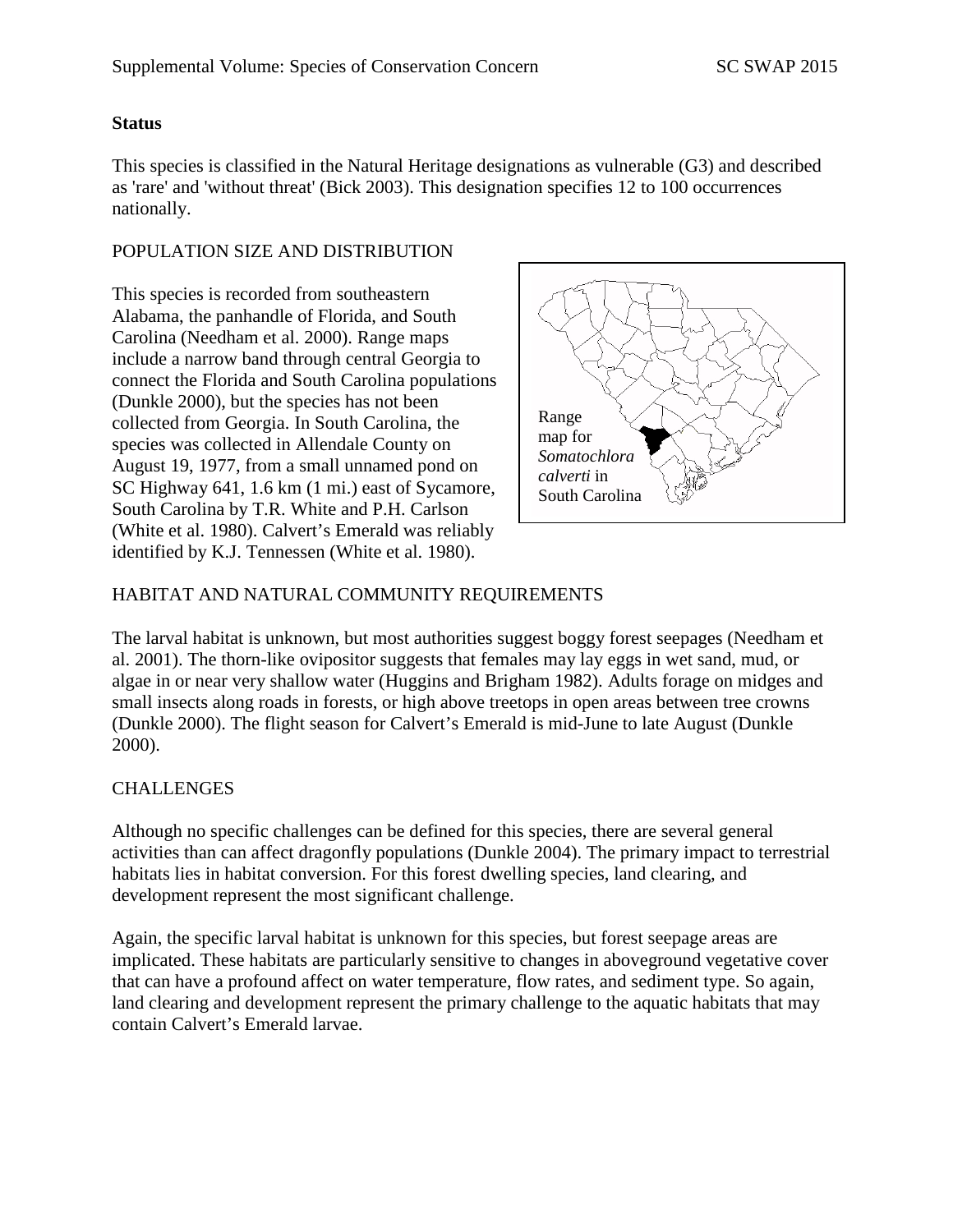#### CONSERVATION ACCOMPLISHMENTS

There are no known conservation accomplishments specifically for Calvert's Emerald.

#### CONSERVATION RECOMMENDATIONS

- Conduct surveys to determine the distribution of Calvert's emerald in South Carolina. Initiate intensive, yet non-destructive sampling efforts at the location in Allendale County where the state's only specimen has been collected.
- Explore the need to list Calvert's emerald in South Carolina, based on survey results.
- Identify and protect critical habitats for Calvert's emerald from future development and further habitat degradation by following best management practices and protecting and purchasing riparian areas.
- Promote land stewardship practices through educational programs, both within critical habitats with healthy populations and other areas that contain available habitat for Calvert's emerald.
- Encourage responsible land use planning.
- Consider species needs when participating in the environmental permit review process.

### MEASURES OF SUCCESS

Determination of the range and preferred habitat for the Calvert's emerald would indicate a measure of success for this species.

### LITERATURE CITED

- Bick, G.H. 2003. At-risk Odonata of coterminous United States. Bulletin of American Odonatology. 7:41-56.
- Dunkle, S.W. 2000. Dragonflies Through Binoculars. Oxford University Press. Oxford. 266 pp.
- Dunkle, S.W. 2004. Critical species of Odonata in North America. International Journal of Odonatology. 7:149-162.
- Huggins, D.G. and W.U. Brigham. 1982. Odonata. *In*: Aquatic Insects and Oligochaetes of North and South Carolina. Midwest Aquatic Enterprises, A.R. Brigham, W.U. Brigham and A. Gnilka, eds. Mahomet, Illinois.
- Needham, J.G., M.J. Westfall, Jr. and M.L. May. 2000. Dragonflies of North America. Scientific Publishers. Gainesville, Florida. 940 pp.
- White, T.R., K.J. Tennessen, R.C. Fox and P.H. Carlson. 1980. The aquatic insects of South Carolina I: Anisoptera (Odonata). South Carolina Agricultural Experiment Station Bulletin. 632:1-153.